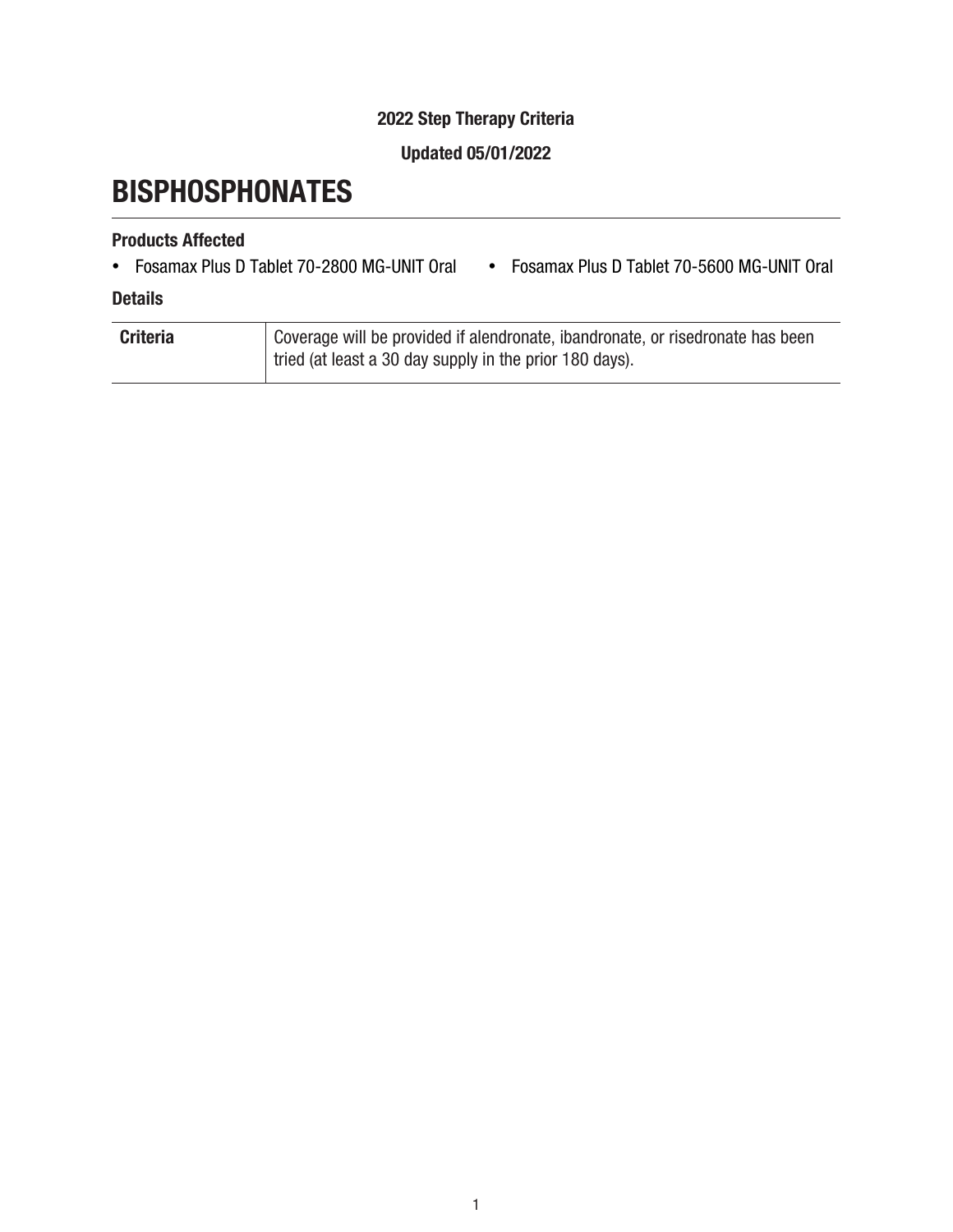# HMG-COA INHIBITORS

#### Products Affected

• Altoprev Tablet Extended Release 24 Hour 20 MG · Ezallor Sprinkle Capsule Sprinkle 40 MG Oral Oral • Altoprev Tablet Extended Release 24 Hour 40 MG · Livalo Tablet 1 MG Oral Oral • Altoprev Tablet Extended Release 24 Hour 60 MG · Livalo Tablet 4 MG Oral **Oral** • Ezallor Sprinkle Capsule Sprinkle 10 MG Oral • Ezallor Sprinkle Capsule Sprinkle 20 MG Oral • Ezallor Sprinkle Capsule Sprinkle 5 MG Oral • Livalo Tablet 2 MG Oral • Zypitamag Tablet 2 MG Oral • Zypitamag Tablet 4 MG Oral **Details** 

| <b>Criteria</b> | Coverage will be provided if atorvastatin, ezetimibe/simvastatin, fluvastatin,    |
|-----------------|-----------------------------------------------------------------------------------|
|                 | fluvastatin extended-release, lovastatin, pravastatin, rosuvastatin tablets,      |
|                 | simvastatin tablets, or amlodipine/atorvastatin has been tried (at least a 30-day |
|                 | supply) in the prior 180 days.                                                    |
|                 |                                                                                   |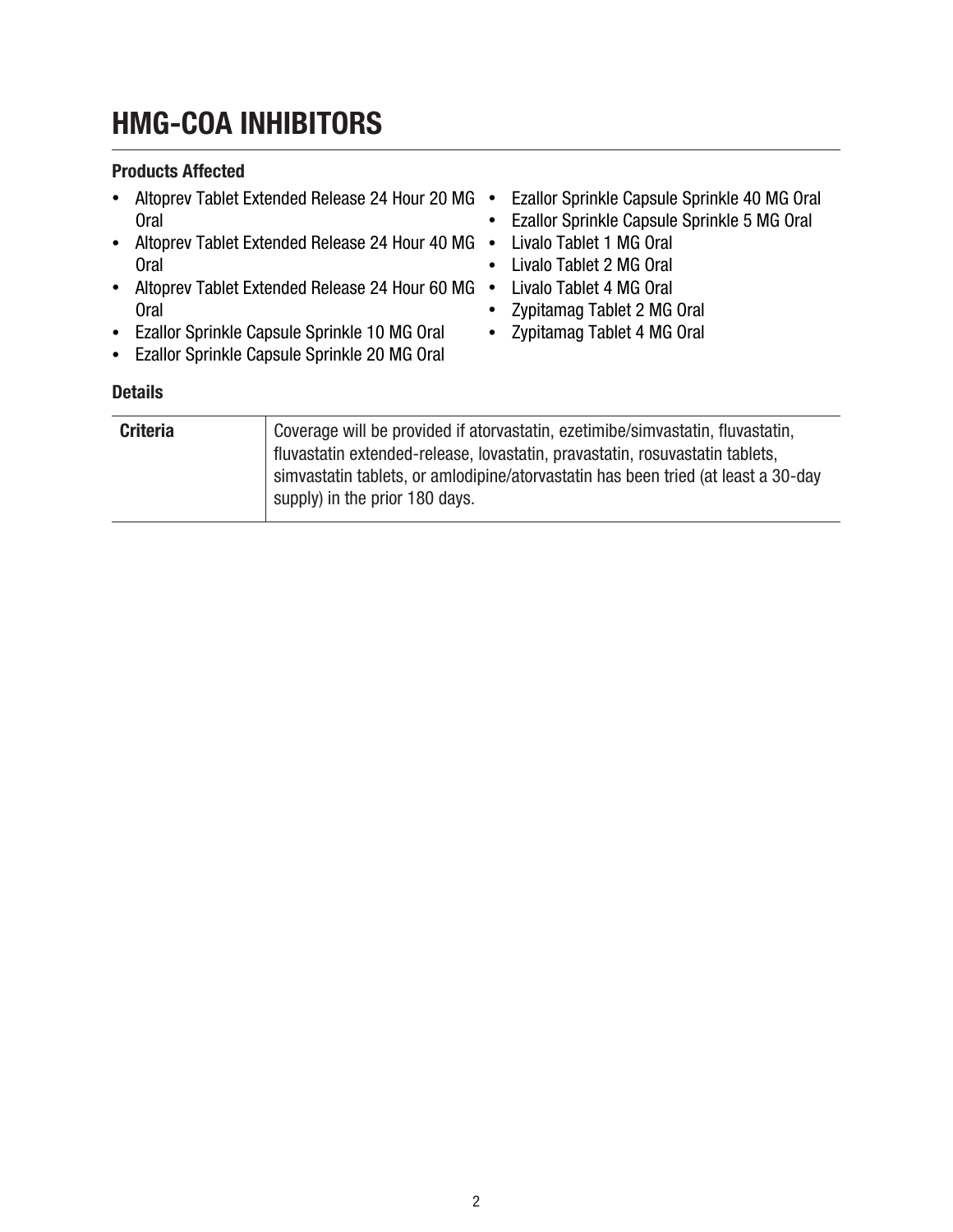#### Products Affected

- Esomeprazole Magnesium Capsule Delayed Release 20 MG Oral
- Esomeprazole Magnesium Capsule Delayed Release 40 MG Oral
- Lansoprazole Tablet Delayed Release Dispersible 15 MG Oral
- Lansoprazole Tablet Delayed Release Dispersible 30 MG Oral

#### **Details**

| <b>Criteria</b> | Coverage will be provided if two of the following generic alternatives:       |
|-----------------|-------------------------------------------------------------------------------|
|                 | omeprazole capsules, pantoprazole tablets, or lansoprazole capsules have been |
|                 | tried (at least a 30 day supply in the prior 180 days).                       |
|                 |                                                                               |